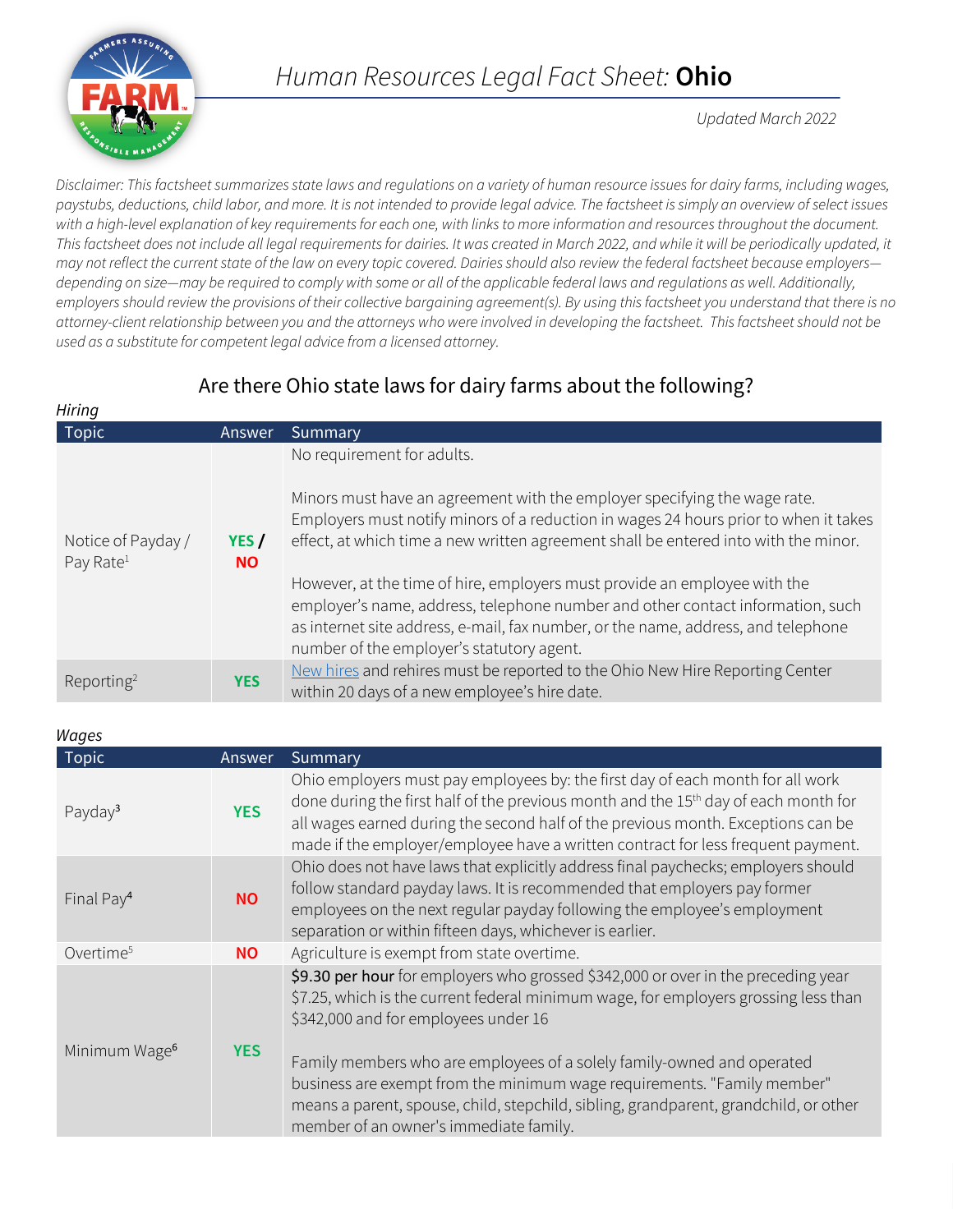

|                                       |                   | Employees exempt from federal minimum wage laws are exempt from Ohio<br>minimum wage laws. See federal fact sheet for more detail.                                                                                                                                                                                                                                                                                                                                                                                                                                                                                                                                                                                                                                                                                                                                                                                                                                                                                                                                                                                                        |
|---------------------------------------|-------------------|-------------------------------------------------------------------------------------------------------------------------------------------------------------------------------------------------------------------------------------------------------------------------------------------------------------------------------------------------------------------------------------------------------------------------------------------------------------------------------------------------------------------------------------------------------------------------------------------------------------------------------------------------------------------------------------------------------------------------------------------------------------------------------------------------------------------------------------------------------------------------------------------------------------------------------------------------------------------------------------------------------------------------------------------------------------------------------------------------------------------------------------------|
| Hours Worked                          | <b>NO</b>         | Ohio law does not explicitly address the definition of 'hours worked' for the purpose<br>of calculating compensable time. Employers should follow federal laws summarized<br>in the federal factsheet.                                                                                                                                                                                                                                                                                                                                                                                                                                                                                                                                                                                                                                                                                                                                                                                                                                                                                                                                    |
| Reporting Time<br>Pay <sup>7</sup>    | <b>NO</b>         | Ohio law does not require reporting time pay, i.e. an employee is only required to be<br>paid for actual hours worked. In general, Ohio law looks to guidance from federal<br>law for what constitutes hours worked. See federal fact sheet for more detail.                                                                                                                                                                                                                                                                                                                                                                                                                                                                                                                                                                                                                                                                                                                                                                                                                                                                              |
| Pay Stub <sup>8</sup>                 | YES/<br><b>NO</b> | No requirement for adults.<br>Minors must be given a paystub showing earnings due and the amount paid.                                                                                                                                                                                                                                                                                                                                                                                                                                                                                                                                                                                                                                                                                                                                                                                                                                                                                                                                                                                                                                    |
| Taxes and<br>Withholding <sup>9</sup> | <b>YES</b>        | Employers are not required to withhold Ohio income tax for agricultural labor. Other<br>employees may be subject to state income tax withholding. You must give your<br>employees a statement of taxes withheld, like a federal Form W-2, 1099-MISC or<br>1099-R.<br>Employers must pay Ohio Unemployment Compensation taxes if:<br>You paid cash wages to farm workers of \$20,000 or more in a quarter in the<br>$\bullet$<br>current or prior calendar year; OR,<br>You employed ten or more farm workers for some part of a day in 20 or more<br>$\bullet$<br>weeks of the current or prior calendar year.<br>Family employment for a sole proprietorship is excluded from coverage<br>requirements (such as children under 18 working for a parent, an individual working<br>for spouse, or parent working for a son or daughter). Unemployment taxes are paid<br>by the employer; they are not taken out of employee pay. You can credit the amount<br>you pay to Ohio in calculating how much you owe for federal unemployment taxes.                                                                                              |
| Deductions <sup>10</sup>              | <b>YES</b>        | Deductions required by law or courts (for ex. tax withholdings) do not require written<br>authorization from the employee. Deductions for fringe benefits (like health<br>insurance premiums, other insurance, or retirement accounts) or other employee-<br>authorized deductions (purchase of bonds, charitable contributions, repayment of a<br>loan) are allowed but must be agreed to in writing between the employer and<br>employee.<br>Deductions for destroyed/damaged equipment are only allowed with written<br>authorization from the employee. Employees cannot be required to pay the cost of a<br>pre-employment medical examination required as a condition of employment.<br>Meals and Lodging<br>The reasonable cost of meals and lodgings can be considered a form of wages<br>(considered payment in kind) and count toward the minimum wage if these are<br>customarily provided to the employer's employees and their cost is not excluded<br>under the terms of a bona fide collective bargaining agreement applicable to the<br>employee. Reasonable cost generally means the cost to the employer to provide it. |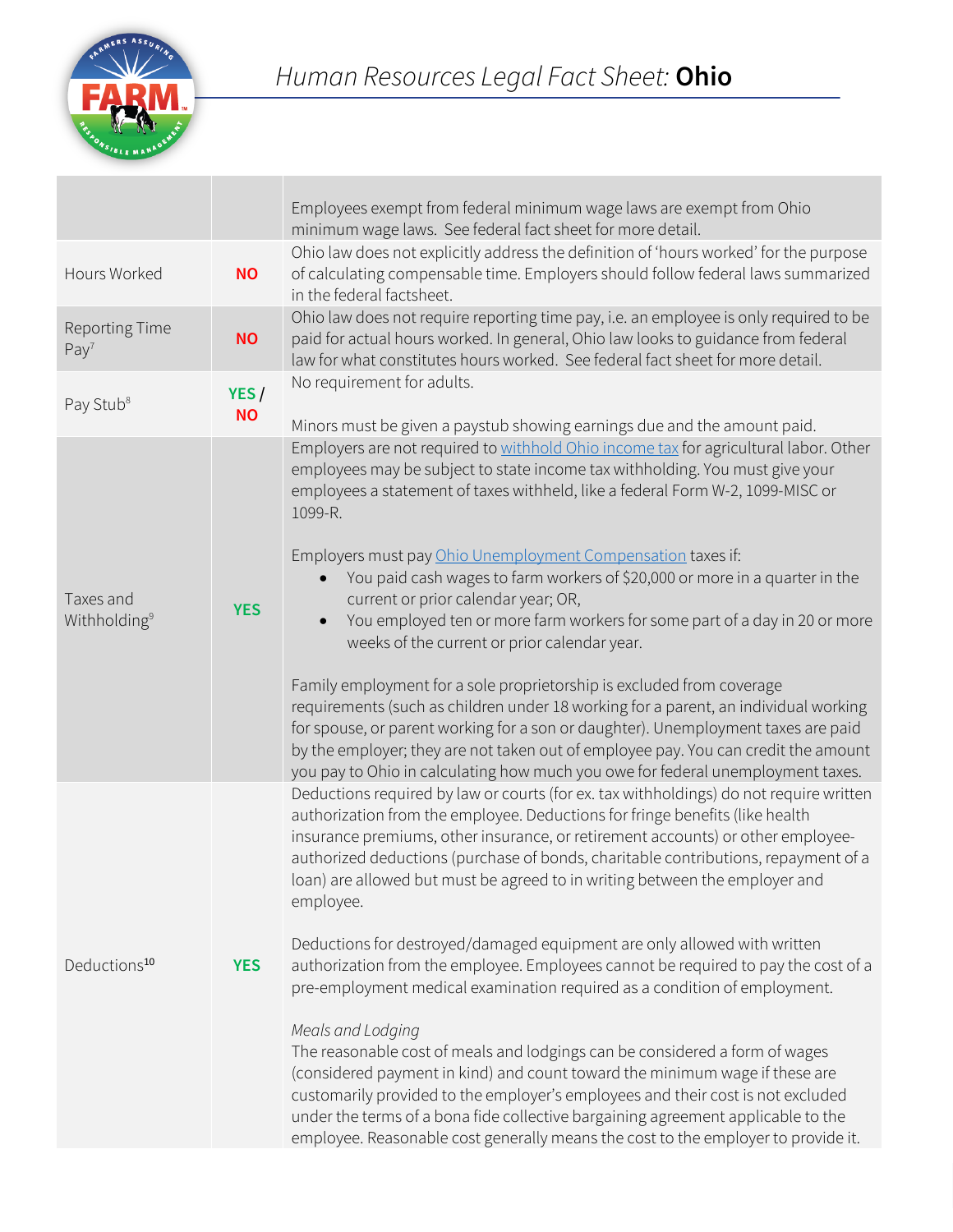

| <b>Bonuses</b> | YES/<br><b>NO</b> | Bonuses are not explicitly addressed in Ohio law. Generally, discretionary bonuses<br>are not considered wages, while nondiscretionary bonuses paid under an<br>agreement can be considered wages and protected under wage law.<br>Employers should follow any written policy they have about paying bonuses as a<br>best practice.                                                                                                                                                   |
|----------------|-------------------|---------------------------------------------------------------------------------------------------------------------------------------------------------------------------------------------------------------------------------------------------------------------------------------------------------------------------------------------------------------------------------------------------------------------------------------------------------------------------------------|
|                |                   | A nondiscretionary bonus is one where the amount and criteria for getting the bonus<br>are announced in advance. For example, performance goals (like meeting somatic<br>cell count goals) that workers know about in advance. Discretionary bonuses are<br>ones that are not announced in advance, not expected by the employee, and not an<br>incentive for the employee. For example, when the farm reaches a certain financial<br>goal and decides to give all employees a bonus. |

### *Recordkeeping*

| necuruneepiriy                           |                   |                                                                                                                                                                                                                                                                                                                                                                                                                                                                                                                                                                                                                                                                                                                                                                                                                                                                                                                                                                                                                                                                                                                                            |
|------------------------------------------|-------------------|--------------------------------------------------------------------------------------------------------------------------------------------------------------------------------------------------------------------------------------------------------------------------------------------------------------------------------------------------------------------------------------------------------------------------------------------------------------------------------------------------------------------------------------------------------------------------------------------------------------------------------------------------------------------------------------------------------------------------------------------------------------------------------------------------------------------------------------------------------------------------------------------------------------------------------------------------------------------------------------------------------------------------------------------------------------------------------------------------------------------------------------------|
| Topic                                    | Answer            | Summary                                                                                                                                                                                                                                                                                                                                                                                                                                                                                                                                                                                                                                                                                                                                                                                                                                                                                                                                                                                                                                                                                                                                    |
| Payroll <sup>11</sup>                    | <b>YES</b>        | Keep employee records for a minimum of three (3) years (two years for minor<br>employees) following the last date they worked, which must include (for each<br>employee):<br>Name<br>Address<br>Occupation<br>Pay Rate (If exempt from FLSA overtime, then salary or other basis of<br>$\bullet$<br>compensation)<br>Hours worked each day (Do not need to track if exempt from FLSA or state<br>overtime rules)<br>Hours of meal periods (for minor employees only)<br>$\bullet$<br>Total gross wages for each pay period<br>The information must be made available at no charge to an employee or employee<br>representative within 30 days after the request, unless it would cause a hardship on<br>the employer under the circumstances (in which case it must be provided as soon<br>as practicable).<br>The Department of Commerce can enter and inspect a business's books, registers,<br>payrolls, or other records of the employer that in any way relate to the question of<br>wages, hours, and other conditions of employment of any employees, and may<br>question employees to evaluate employer compliance with wage laws. |
| Personnel File -<br>Access <sup>12</sup> | YES/<br><b>NO</b> | Ohio law does not explicitly grant employees access to their personnel files.<br>However, employees have a right to access payroll records (described above).<br>Employees have a right, upon written request, to see their medical records from any<br>physical exams required for employment or stemming from a job-related<br>injury/disease.                                                                                                                                                                                                                                                                                                                                                                                                                                                                                                                                                                                                                                                                                                                                                                                           |
| Unemployment<br>Insurance <sup>13</sup>  | <b>YES</b>        | Employers subject to paying unemployment taxes must submit electronic,<br>quarterly wage reports.                                                                                                                                                                                                                                                                                                                                                                                                                                                                                                                                                                                                                                                                                                                                                                                                                                                                                                                                                                                                                                          |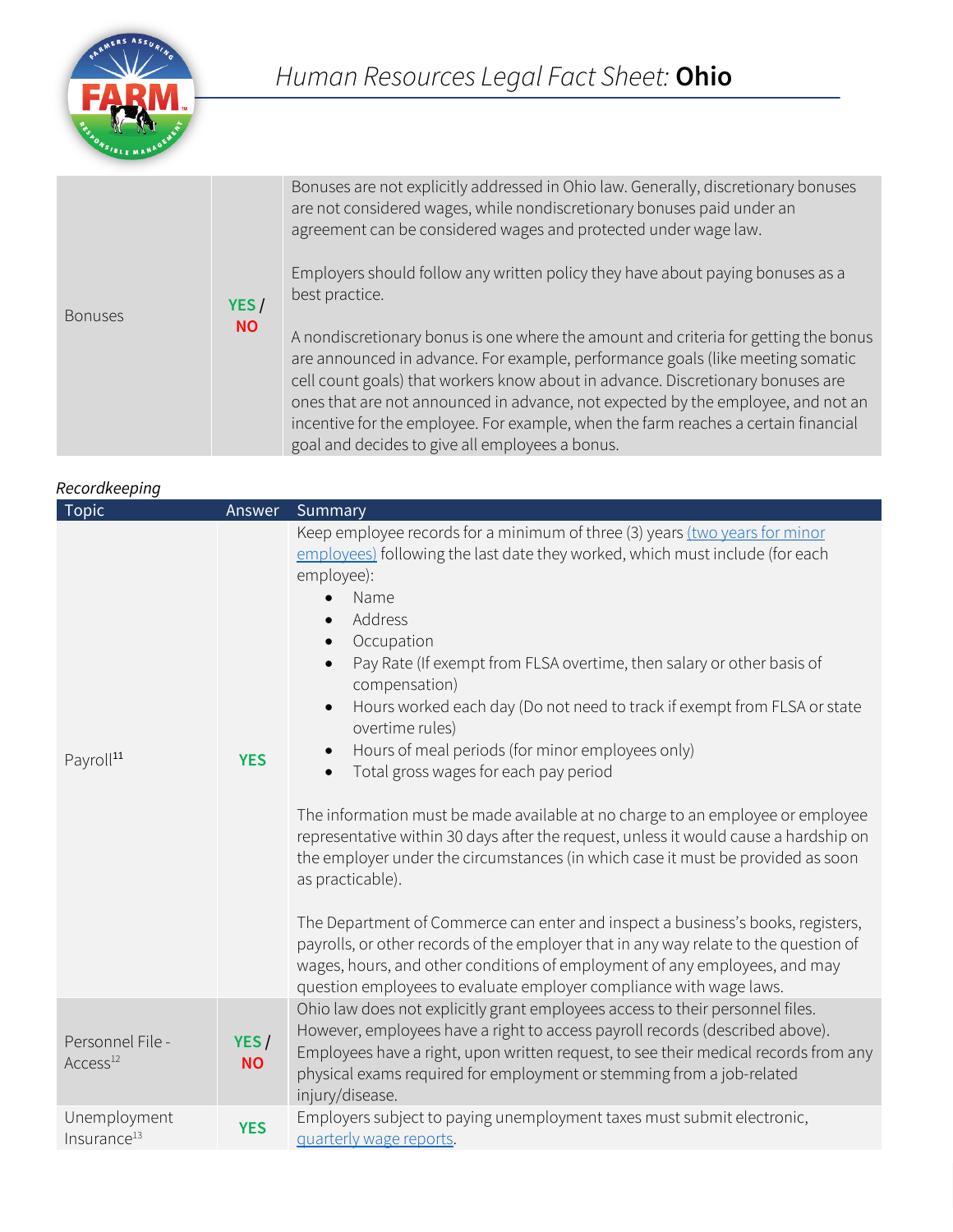

|                            |            | Whether or not subject to paying Unemployment Compensation taxes, employers<br>must keep employment records, which must include (for each employee):<br>Name and address;<br>Social security account number;<br>The amount of gross earnings for each pay period (wages before<br>$\bullet$<br>deductions for any purpose);<br>The date of payment and the amount of wages paid with respect to each<br>$\bullet$<br>separate pay period;<br>The date or dates on which services were performed for such employer;<br>also, the dates hired or rehired or returned to work after temporary layoff,<br>as well as the date on which services were terminated and the cause of<br>such termination;<br>The time lost due to being unavailable for work, if applicable;<br>$\bullet$<br>The character of the services performed by the individual;<br>A division between covered and excluded employment, when both such<br>services appear in the same pay period; and<br>The cash value of any compensation in lieu of or in addition to cash wages.<br>The records must be made available for audit at the employer's workplace during<br>regular daytime business hours. Employers must retain the records for five years<br>after the calendar year in which wages are paid. |
|----------------------------|------------|--------------------------------------------------------------------------------------------------------------------------------------------------------------------------------------------------------------------------------------------------------------------------------------------------------------------------------------------------------------------------------------------------------------------------------------------------------------------------------------------------------------------------------------------------------------------------------------------------------------------------------------------------------------------------------------------------------------------------------------------------------------------------------------------------------------------------------------------------------------------------------------------------------------------------------------------------------------------------------------------------------------------------------------------------------------------------------------------------------------------------------------------------------------------------------------------------------------------------------------------------------------------------------|
| Workers'                   |            | Employers must keep a record of work-related injuries or diseases that result in<br>seven (7) or more days of disability.                                                                                                                                                                                                                                                                                                                                                                                                                                                                                                                                                                                                                                                                                                                                                                                                                                                                                                                                                                                                                                                                                                                                                      |
| Compensation <sup>14</sup> | <b>YES</b> | Employers must keep records of payroll reports to Ohio and any other states'<br>insurer for at least five years. All books, records, and payroll records that reflect<br>wages are open to inspection by the Bureau of Workers' Compensation in order to<br>administer Workers' Compensation law.                                                                                                                                                                                                                                                                                                                                                                                                                                                                                                                                                                                                                                                                                                                                                                                                                                                                                                                                                                              |
| <b>OSHA</b>                | <b>YES</b> | Employers must comply with the federal OSHA recordkeeping standard. See the<br>federal factsheet for details.                                                                                                                                                                                                                                                                                                                                                                                                                                                                                                                                                                                                                                                                                                                                                                                                                                                                                                                                                                                                                                                                                                                                                                  |
| Federal                    | <b>YES</b> | There are numerous federal rules about recordkeeping. Employers should review<br>the federal factsheet.                                                                                                                                                                                                                                                                                                                                                                                                                                                                                                                                                                                                                                                                                                                                                                                                                                                                                                                                                                                                                                                                                                                                                                        |

## *Working Conditions*

| <b>Topic</b>                   | Answer     | Summary                                                                                                                                                                                                                                                                                                                                                                                                    |
|--------------------------------|------------|------------------------------------------------------------------------------------------------------------------------------------------------------------------------------------------------------------------------------------------------------------------------------------------------------------------------------------------------------------------------------------------------------------|
| Bathrooms <sup>15</sup>        | <b>YES</b> | Ohio has incorporated the majority of the federal Pasteurized Milk Ordinance<br>(PMO). The PMO specifies that dairy farms have one or more toilets that are<br>conveniently located, properly constructed, properly operated, and maintained in a<br>sanitary manner. [Note: There is no specific OSHA standard applicable to dairy<br>farms about bathrooms; it would fall under the general duty clause] |
| Working Hours                  | <b>NO</b>  | No max hour or day requirements for adults. See Child Labor (below) for maximum<br>hours for minors.                                                                                                                                                                                                                                                                                                       |
| Rest and Meal<br><b>Breaks</b> | <b>NO</b>  | Ohio law does not require rest or meal breaks for adults. Employers that choose to<br>provide rest and meal breaks must follow the applicable federal rules. Refer to<br>federal fact sheet. See Child Labor (below) for rules for minors.                                                                                                                                                                 |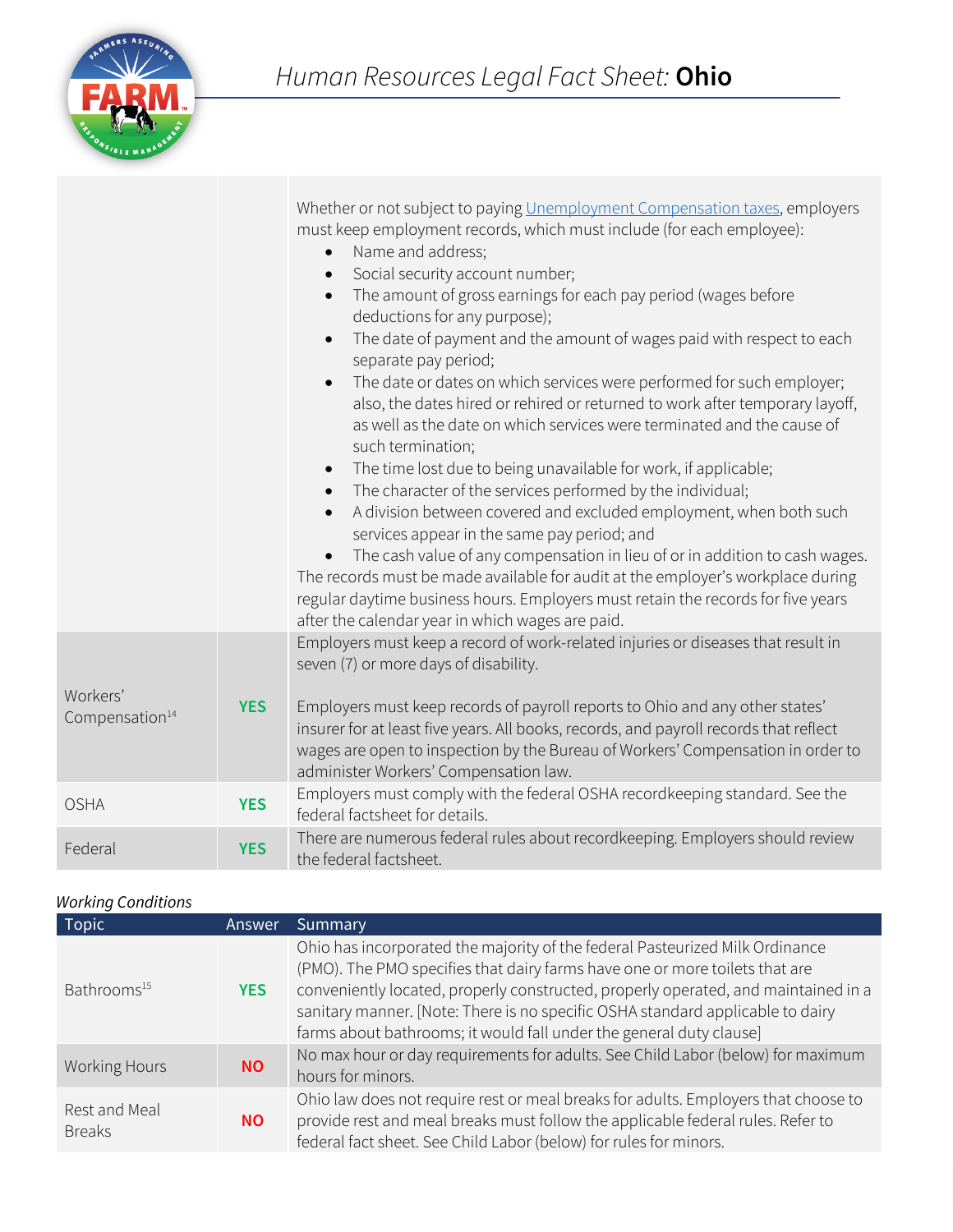

| Labor Relations                                 | <b>NO</b>  | No provision in state law recognizing farm worker rights to organize.                                                                                                                                                                                                                                                                                                                                                                                                                                                                                                                                                                                                                                                                                                                                                                                                                                                                                                                                                                                                                                                                                                                                                                                                                                                                               |
|-------------------------------------------------|------------|-----------------------------------------------------------------------------------------------------------------------------------------------------------------------------------------------------------------------------------------------------------------------------------------------------------------------------------------------------------------------------------------------------------------------------------------------------------------------------------------------------------------------------------------------------------------------------------------------------------------------------------------------------------------------------------------------------------------------------------------------------------------------------------------------------------------------------------------------------------------------------------------------------------------------------------------------------------------------------------------------------------------------------------------------------------------------------------------------------------------------------------------------------------------------------------------------------------------------------------------------------------------------------------------------------------------------------------------------------|
| Whistleblower<br>Protection <sup>16</sup>       | <b>YES</b> | If, in good faith, an employee reports a violation or suspected violation of<br>state/federal law to their supervisor or other designated person, employers should<br>make a reasonable effort to correct or address the violation within 24 hours.<br>Otherwise, the employee can report it to the government.<br>You cannot retaliate against an employee if, in good faith, they report a violation as<br>described above. Retaliation can mean firing, disciplining, threatening, or<br>discriminating against an employee in terms of compensation, terms of<br>employment, conditions, location, or privileges.                                                                                                                                                                                                                                                                                                                                                                                                                                                                                                                                                                                                                                                                                                                               |
| Paid Vacation or<br>Sick Leave                  | <b>NO</b>  | Not required under Ohio law for private employers. Employers who choose to<br>provide such benefits should follow their written policy.                                                                                                                                                                                                                                                                                                                                                                                                                                                                                                                                                                                                                                                                                                                                                                                                                                                                                                                                                                                                                                                                                                                                                                                                             |
| <b>Breaks for Nursing</b><br>Mothers            | <b>NO</b>  | Ohio law does not address workplace accommodations for employees that are<br>nursing, but there may be requirements under federal law. Employers should refer<br>to the federal factsheet.                                                                                                                                                                                                                                                                                                                                                                                                                                                                                                                                                                                                                                                                                                                                                                                                                                                                                                                                                                                                                                                                                                                                                          |
| Pregnancy<br>Accommodations <sup>17</sup>       | <b>YES</b> | Employers must treat women affected by pregnancy, childbirth, or related medical<br>conditions the same as other employees not so affected but similar in their ability<br>or inability to work for all employment-related purposes, including receipt of<br>benefits under fringe benefit programs. For example, if duties would be altered for<br>an employee with back pain, duties should be similarly altered for a pregnant<br>employee with back pain. Applies to employers with four (4) or more employees.<br>Women must not be penalized in their conditions of employment because they<br>require time away from work relating to childbearing. When, under the employer's<br>leave policy the female employee would qualify for leave, then childbearing must<br>be considered by the employer to be a justification for leave of absence for female<br>employees for a reasonable period of time. The employee must be reinstated to her<br>original position or a one of similar status and pay when signifying her intent to<br>return within a reasonable time.<br>Termination of an employee who is temporarily disabled due to pregnancy or a<br>related medical condition because the employment policy does not have sufficient<br>or any maternity leave is unlawful. Applies to employers with four (4) or more<br>employees. |
| Paid Family and<br>Medical Leave                | <b>NO</b>  | Ohio has not enacted a family or medical leave law that applies to employees in the<br>private sector. Federal law requiring unpaid leave may apply depending on the size<br>of the employer. Employers should refer to the federal factsheet.                                                                                                                                                                                                                                                                                                                                                                                                                                                                                                                                                                                                                                                                                                                                                                                                                                                                                                                                                                                                                                                                                                      |
| Jury Duty Leave <sup>20</sup>                   | <b>YES</b> | An employee must be provided leave, paid or unpaid, to serve as a juror. Jury duty<br>leave may run concurrently with other paid leave, but an employer may not require<br>employees to use vacation time, sick leave, or paid time off while on leave for jury<br>duty.                                                                                                                                                                                                                                                                                                                                                                                                                                                                                                                                                                                                                                                                                                                                                                                                                                                                                                                                                                                                                                                                            |
| Crime Victim and<br>Witness Leave <sup>19</sup> | <b>YES</b> | Employees who are crime victims or subpoenaed as witnesses in criminal<br>proceedings are eligible for unpaid leave. Victims include:<br>The aggrieved party.                                                                                                                                                                                                                                                                                                                                                                                                                                                                                                                                                                                                                                                                                                                                                                                                                                                                                                                                                                                                                                                                                                                                                                                       |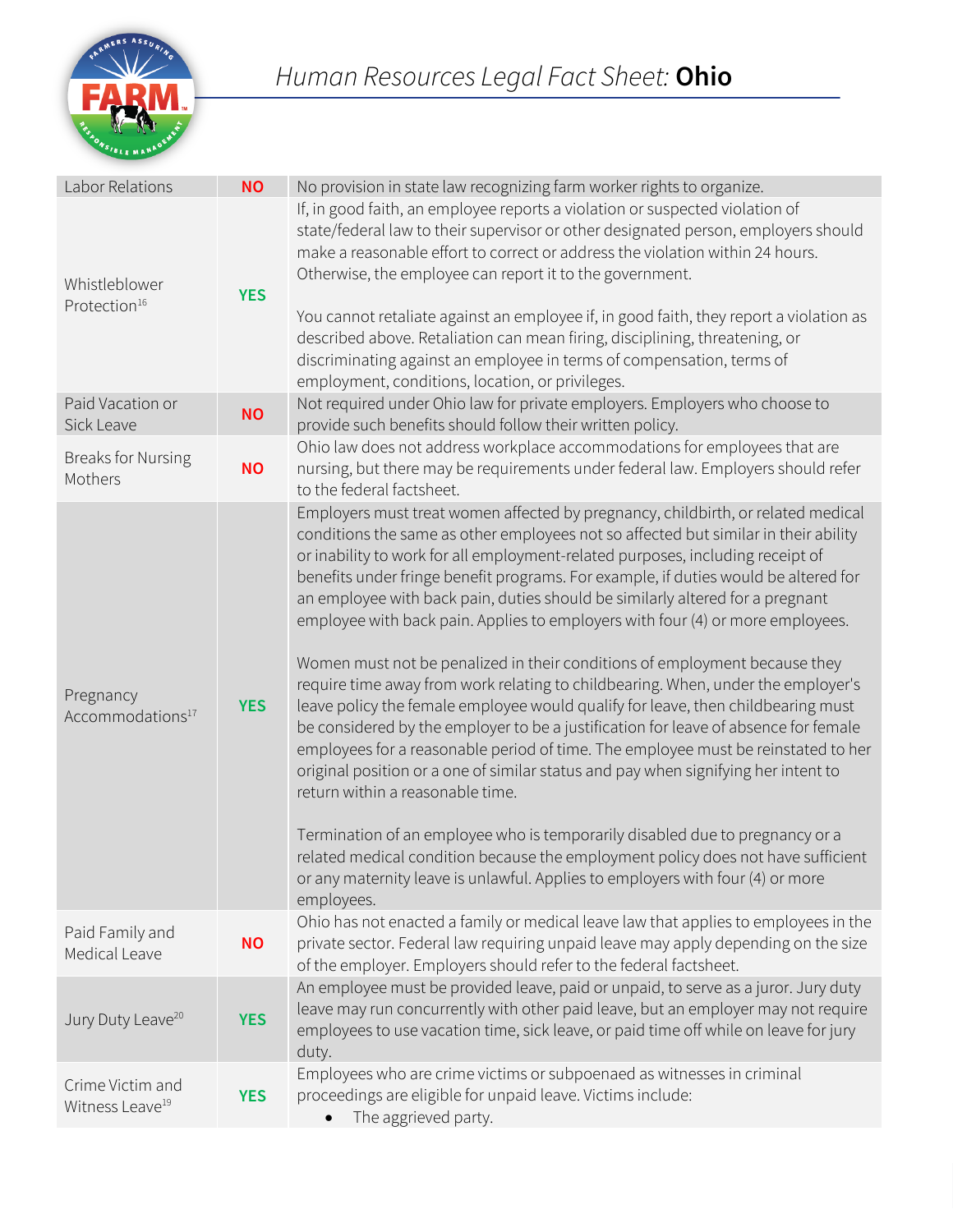

|                              |            | The aggrieved party's family member, if the victim died because of the<br>crime.<br>The victim's representative.<br>$\bullet$                                                                                                                                                                                                                                        |
|------------------------------|------------|----------------------------------------------------------------------------------------------------------------------------------------------------------------------------------------------------------------------------------------------------------------------------------------------------------------------------------------------------------------------|
|                              |            | Employees who are crime victims or are subpoenaed as witnesses are eligible for<br>leave to attend criminal or delinquency proceedings if attendance is reasonably<br>necessary to protect the victim's interests.                                                                                                                                                   |
|                              |            | Employers must provide leave, paid or unpaid, to employees who are subpoenaed<br>to attend grand jury, juvenile, or criminal proceedings. If the grand jury, juvenile, or<br>criminal proceeding is about an offense related to the employer or involving the<br>employee during the course of employment, the employee must receive paid leave.                     |
|                              |            | Employers with 50 or more employees (no geographic restriction) must provide<br>military family leave, paid or unpaid, to an employee who has been employed for 12<br>consecutive months before leave and worked 1,250 or more hours in that time.<br>Once each calendar year, an eligible employee can take (the lesser of) up to 10 work<br>days or 80 work hours. |
| Military Leave <sup>18</sup> | <b>YES</b> | The employee must:<br>Be the parent, spouse, or current or former legal guardian of the person in<br>uniformed services who:<br>has been called to active duty for the uniformed services for more<br>$\circ$<br>than 30 days; or<br>has been injured, wounded, or hospitalized while serving on active<br>$\circ$<br>duty in the uniformed services.                |
|                              |            | An employee is only eligible for military family leave if all other leave (other than<br>sick leave or disability) is exhausted.                                                                                                                                                                                                                                     |
|                              |            | An employee should give fourteen (14) days' notice regarding leave related to an<br>active duty deployment. If a service member is injured, wounded, or hospitalized,<br>an employee should give two days' notice except where the injury is critical or life<br>threatening. In that case, the notice requirement is eliminated.                                    |
| Voting Leave <sup>21</sup>   | <b>YES</b> | An employee must be given a reasonable amount of time to vote on election day.<br>Employees paid by the hour or by the piece do not need to be compensated for<br>voting leave.                                                                                                                                                                                      |
| School Activity<br>Leave     | <b>NO</b>  | Ohio law does not address leave for private sector employees to attend a child's<br>school activity.                                                                                                                                                                                                                                                                 |

# *Human Rights*

| Topic                                      |            | Answer Summary                                                                                                                                                                                                                                       |
|--------------------------------------------|------------|------------------------------------------------------------------------------------------------------------------------------------------------------------------------------------------------------------------------------------------------------|
| Employment<br>Discrimination <sup>22</sup> | <b>YES</b> | Ohio law prohibits employment discrimination based on the following protected<br>categories: race, color, religion, sex including sexual orientation and gender<br>identity, national origin, disability, age (employees age 40 and over), ancestry, |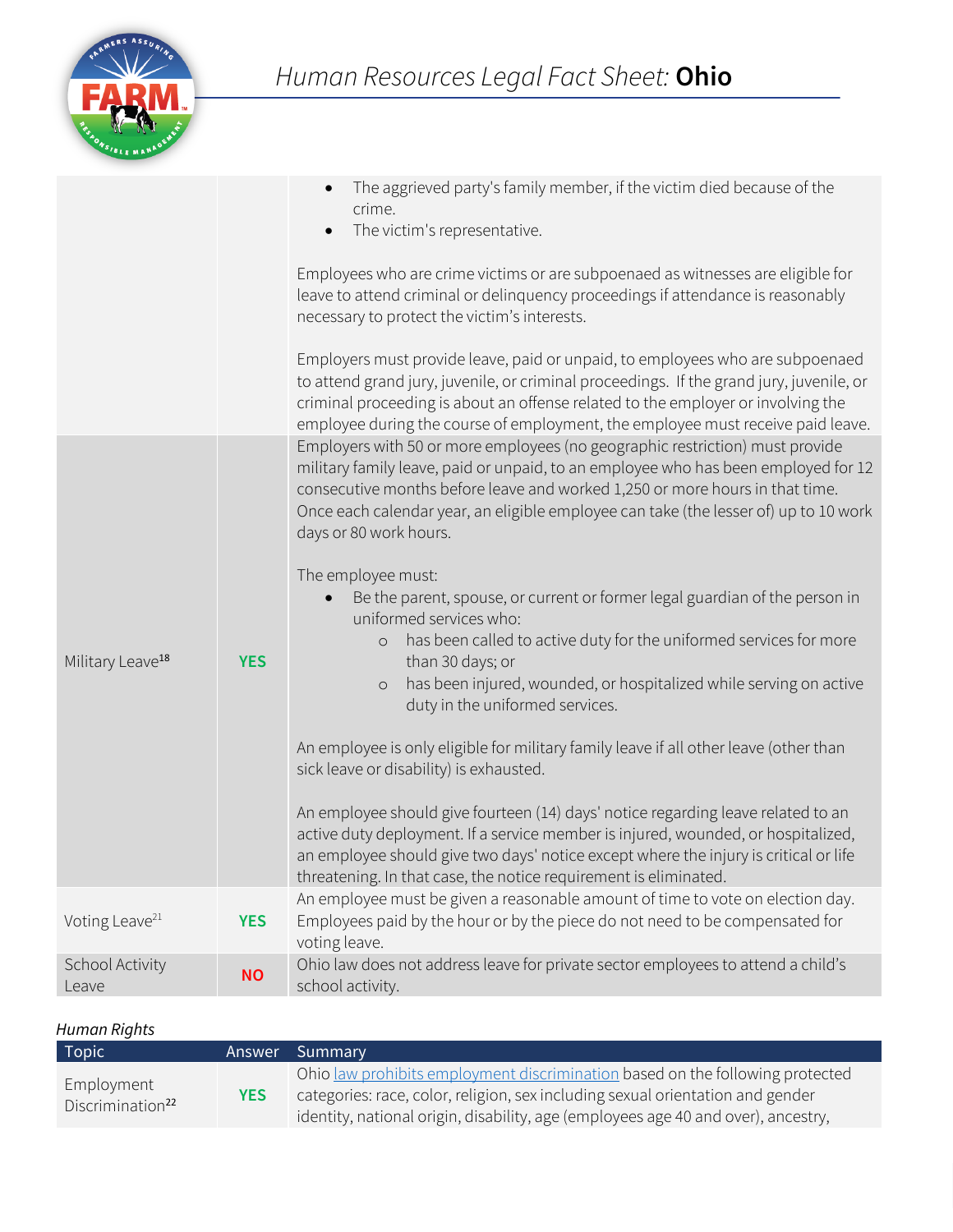

|                                                 |            | pregnancy, childbirth and related medical conditions, and military status. Applies<br>to employers with 4 or more employees.                                                                                                                                                                                                                                                                                                                                                         |
|-------------------------------------------------|------------|--------------------------------------------------------------------------------------------------------------------------------------------------------------------------------------------------------------------------------------------------------------------------------------------------------------------------------------------------------------------------------------------------------------------------------------------------------------------------------------|
|                                                 |            | Employment discrimination means bias in hiring (including during interviews),<br>promotion, job assignments, firing, pay, and other terms of employment.                                                                                                                                                                                                                                                                                                                             |
|                                                 |            | Employers cannot discriminate in wages on the basis of race, color, religion, sex,<br>age, national origin, or ancestry by paying different wages for comparable work on<br>jobs that have virtually the same requirements in terms of skills, effort, and<br>responsibility. Wage differences based on seniority, merit, quantity or quality of<br>production or other factors other than race, color, religion, sex, age, national origin<br>and ancestry are permitted.           |
|                                                 |            | More details and guidance.                                                                                                                                                                                                                                                                                                                                                                                                                                                           |
|                                                 |            | It is illegal to retaliate against employees for filing or otherwise aiding with a<br>complaint.                                                                                                                                                                                                                                                                                                                                                                                     |
|                                                 |            | Sexual harassment is considered a form of employment discrimination based on<br>gender (though not explicitly stated in Ohio law). Sexual harassment is unwelcome<br>conduct. It becomes illegal when (1) employees have no choice but to tolerate the<br>harassment if they want to keep their job; (2) it is so severe that a regular person<br>would see it as intimidating, hostile, or abusive.                                                                                 |
| Harassment / Sexual<br>Harassment <sup>23</sup> | <b>YES</b> | Sexual harassment includes unwelcome sexual advances, requests for sexual favors<br>and verbal or physical conduct of a sexual nature when:<br>Engaging in such conduct is made an implicit or explicit term or condition<br>$\bullet$<br>of employment. Example: A newly hired milker is told that sexual jokes,<br>touching and nude posters are just part of farm life and she should try to<br>ignore it.<br>Acceptance or rejection of such conduct is used as the basis for an |
|                                                 |            | employment decision affecting an employee. Example: A manager tells a<br>worker applying for a promotion that the job would be his if he just "treated<br>her right."                                                                                                                                                                                                                                                                                                                |
|                                                 |            | The conduct interferes with an employee's work or creates an intimidating,<br>hostile or offensive work environment. Example: One worker experiences<br>repeated advances from another asking her for dates or "just to go out for<br>drinks after work." The worker says she isn't interested, but the co-worker<br>won't take 'no' for an answer.                                                                                                                                  |
|                                                 |            | It is illegal to retaliate against employees for filing or otherwise aiding with a<br>complaint.                                                                                                                                                                                                                                                                                                                                                                                     |
| Forced Labor <sup>24</sup>                      | <b>YES</b> | Human trafficking is illegal in Ohio. Trafficking for labor means: recruiting, luring,<br>enticing, harboring, transporting, provisioning, obtaining, or maintaining, or any<br>attempt to do any of the aforementioned, a person for involuntary servitude by any<br>means, such as forced labor, forced services, debt bondage, or slavery. More details.                                                                                                                          |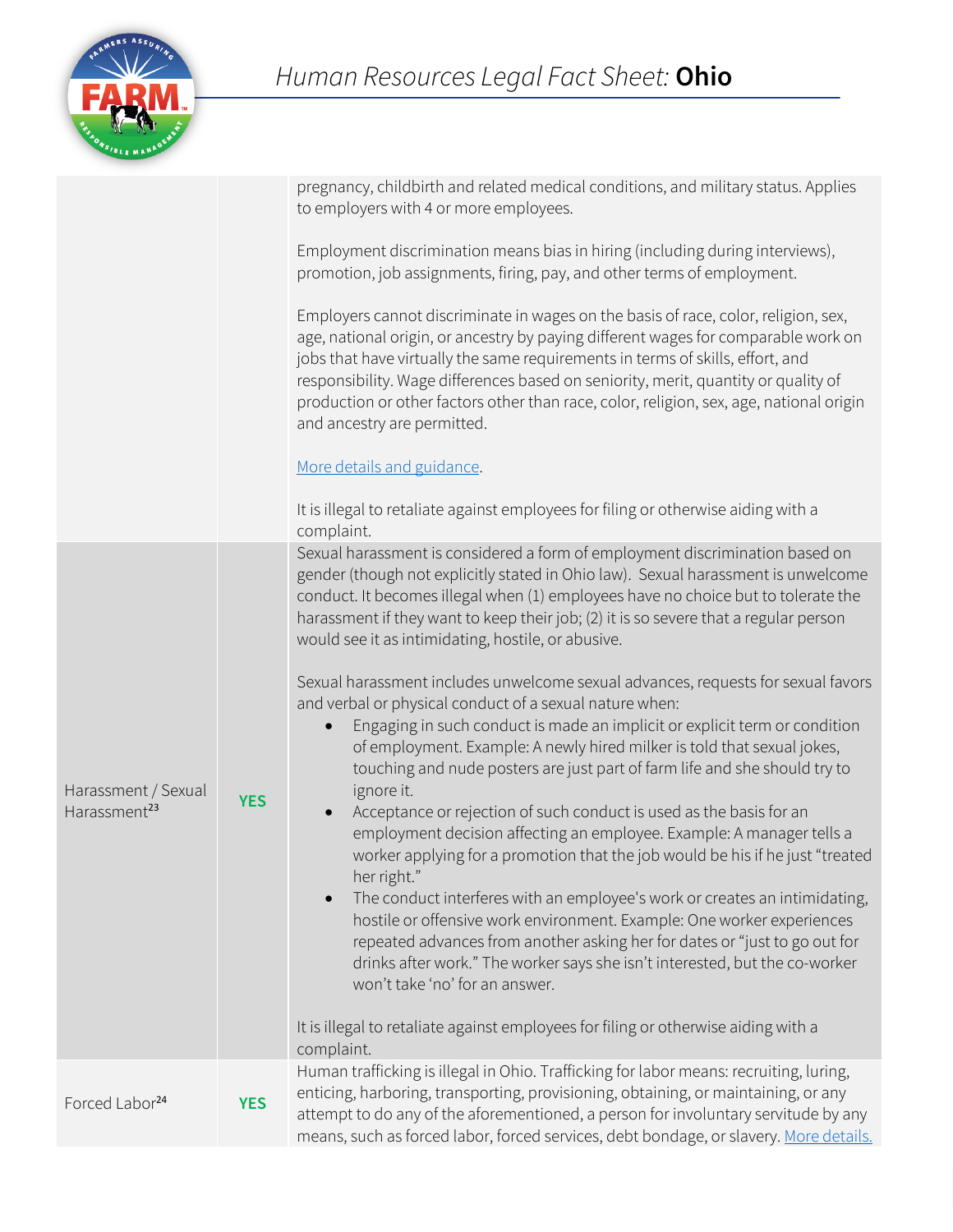

Employers should ensure they are carefully following all visa requirements or work agreements to avoid any inadvertent violations.

| Child Labor               |            |                                                                                                                                                                                                                                                                                                                                                                                                                                                                                                                                                                                                                                         |
|---------------------------|------------|-----------------------------------------------------------------------------------------------------------------------------------------------------------------------------------------------------------------------------------------------------------------------------------------------------------------------------------------------------------------------------------------------------------------------------------------------------------------------------------------------------------------------------------------------------------------------------------------------------------------------------------------|
| <b>Topic</b>              | Answer     | Summary                                                                                                                                                                                                                                                                                                                                                                                                                                                                                                                                                                                                                                 |
|                           |            | Ohio child labor laws do not apply to minors working on farms operated by their<br>parents, grandparents, guardians. The prohibited and restricted occupations list,<br>however, applies to ALL employers, even family.                                                                                                                                                                                                                                                                                                                                                                                                                 |
|                           |            | No age certificate/work permit required for agricultural employment.                                                                                                                                                                                                                                                                                                                                                                                                                                                                                                                                                                    |
|                           |            | Minimum age:<br>During school hours: 16<br>Outside school hours: Ohio law does not actually specify an age outside of<br>school hours because agriculture is exempt from obtaining work permits.<br>So follow federal law.                                                                                                                                                                                                                                                                                                                                                                                                              |
| Child Labor <sup>25</sup> | <b>YES</b> | Max hours:<br>Under 16: Max 3 hours on a school day, 8 hours on a non-school day. Max 18<br>$\bullet$<br>hours per week when school is in session, 40 hours per week when school is<br>not in session. Cannot work before 7am or after 7pm, except for June 1 to<br>September 1 and school holidays lasting 5+ days, when they can work until<br>9pm.<br>16 or over: If the minor is required to attend school, they cannot work after<br>$\bullet$<br>11pm on any night before a school day. They also cannot work before 7am<br>on a day that school is in session or 6am if they did not have to work after<br>8pm the night before. |
|                           |            | Minors must be given a rest period of at least 30 minutes when working five<br>consecutive hours. The break can be unpaid.                                                                                                                                                                                                                                                                                                                                                                                                                                                                                                              |

| <b>Topic</b>                          | Answer             | Summary                                                                                                                                                                                                                                                                                                           |
|---------------------------------------|--------------------|-------------------------------------------------------------------------------------------------------------------------------------------------------------------------------------------------------------------------------------------------------------------------------------------------------------------|
| <b>OSHA</b>                           | <b>YES</b>         | Ohio falls under federal OSHA jurisdiction. See the federal factsheet for more<br>information.                                                                                                                                                                                                                    |
| Workers<br>Compensation <sup>26</sup> | <b>YES</b>         | Employers with one or more employee must have workers' compensation<br>coverage. Coverage is optional for the owners of certain organizations.<br>Employers must report work-related injuries/illness (including fatalities) to the<br>Bureau of Workers' Compensation within one week of finding out about them. |
| Housing                               | YES /<br><b>NO</b> | Ohio law does not explicitly address standards for permanent agricultural housing,<br>though general landlord/tenant or public health laws may apply. Employers should<br>follow best practices when providing housing - which includes, at minimum, a                                                            |

#### *Health and Safety*